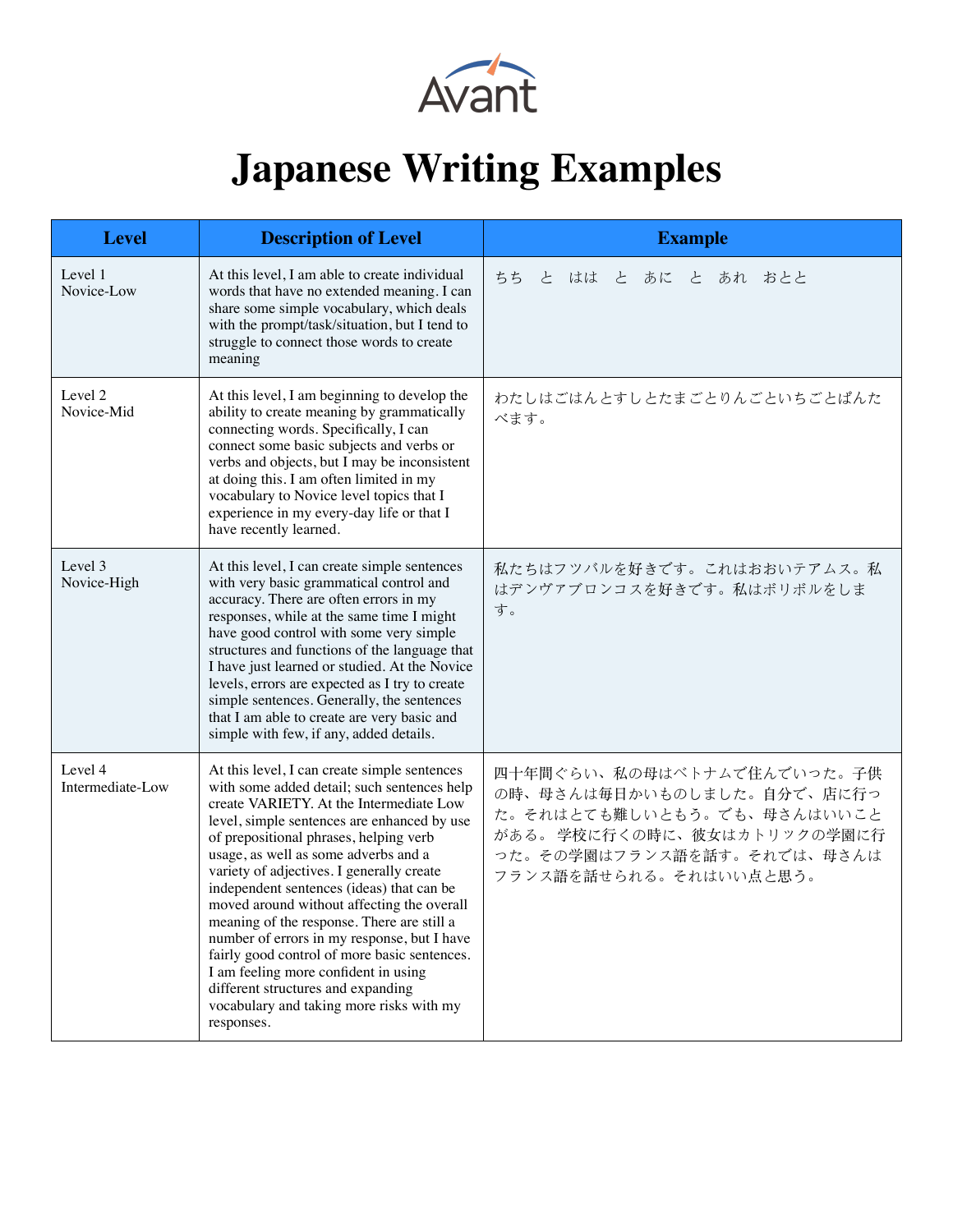| <b>Level</b>                 | <b>Description of Level</b>                                                                                                                                                                                                                                                                                                                                                                                                                                                                                                                                                                                                                                                                                              | <b>Example</b>                                                                                                                                                                                                                                                                                                                                                                                                                                                                                                                                                                       |
|------------------------------|--------------------------------------------------------------------------------------------------------------------------------------------------------------------------------------------------------------------------------------------------------------------------------------------------------------------------------------------------------------------------------------------------------------------------------------------------------------------------------------------------------------------------------------------------------------------------------------------------------------------------------------------------------------------------------------------------------------------------|--------------------------------------------------------------------------------------------------------------------------------------------------------------------------------------------------------------------------------------------------------------------------------------------------------------------------------------------------------------------------------------------------------------------------------------------------------------------------------------------------------------------------------------------------------------------------------------|
| Level 5<br>Intermediate-Mid  | At this level, I can now create enough<br>language to show groupings of ideas. My<br>thoughts are loosely connected and cannot<br>be moved around without affecting<br>meaning. I can also create a few sentences<br>with complexity and am able to use some<br>transition words. I am also able to use more<br>than just simple present tense, but often<br>make mistakes when I try to use other<br>tenses. My vocabulary use is expanding and<br>I am able to use more than the usual, high<br>frequency or most common vocabulary. I<br>feel that I am able to create new language<br>on my own and communicate my everyday<br>needs without too much difficulty.                                                    | さちこへ久しぶりだね!お元気ですか?今年の夏はあつい<br>ですね!そうなの、ニューヨークとオレゴン留学ために行<br>けるか?すごいよね!じゃあ、自分のアドバイス言っても<br>いい? ニューヨークは大きい町、オレゴンよりですよね。<br>だから、遊ぶために、ニューヨークのほうがいいんじゃな<br>い?でも、やっぱり大きい町人は冷たいかもしれない。ニ<br>ユーヨークの冬はとても寒いよ、オレゴンにくらべて。さ<br>ちこ、寒い天気が好き                                                                                                                                                                                                                                                                                                                                                        |
| Level 6<br>Intermediate-High | At this level, I have good control of the<br>language and feel quite confident about an<br>increasing range of topics. There are still<br>some occasional errors in my language<br>production, but that does not hinder my<br>ability to communicate what I need to<br>share. I can use circumlocution to explain<br>or describe things for which I do not know<br>specific vocabulary or structures. I can<br>understand and use different time frames<br>and am just beginning to develop the ability<br>to switch most time frames with accuracy. I<br>can use transition words and concepts with<br>some ease. My language has a more natural<br>flow, but I still may have some unnatural<br>pauses or hesitations. | 私によって、日本語を勉強するのは私の人生に大影響に与<br>子供頃、日本文化に興味を持っている。大学の<br>えた。<br>時、日本語の勉強を始めたが、大学の三年に日本に留学し<br>た後で日本につながっている仕事がほしかった。大学を卒<br>業したあとで、広島県に引っ越し、5年間の間に二つ高校で<br>英語の教師仕事をした。その時、多く日本文化について本<br>を読んだので、今日本の歴史や法律などに深い興味を持っ<br>ている。そして、日本に働いていた後で、アメリカの大学<br>院で日本研究を勉強した。今から6月までアメリカと日本で<br>日本語を勉強している。将来の仕事まだきめてなっかた<br>が、将来の仕事は日本につながっているべきだ。私に日本<br>語はいつも難しいが、日本の経験は私に影響した。日本語<br>が話せなかったら、人生は大変違うだろう。日本語を勉強<br>するために、日本文化の趣味や日本人の友達などが持って<br>いるが、日本語を勉強の決めりは一番大切な決めりと思<br>う。将来に国際の弁護士か大学の教師になりたいが、仕事<br>に日本語が付かなかったら、悲しくなる。<br>私の日本語を<br>勉強する決めりは絶対の人生に影響を与えた。そのため、<br>良くな人間に慣れたんじゃないだろうか。 |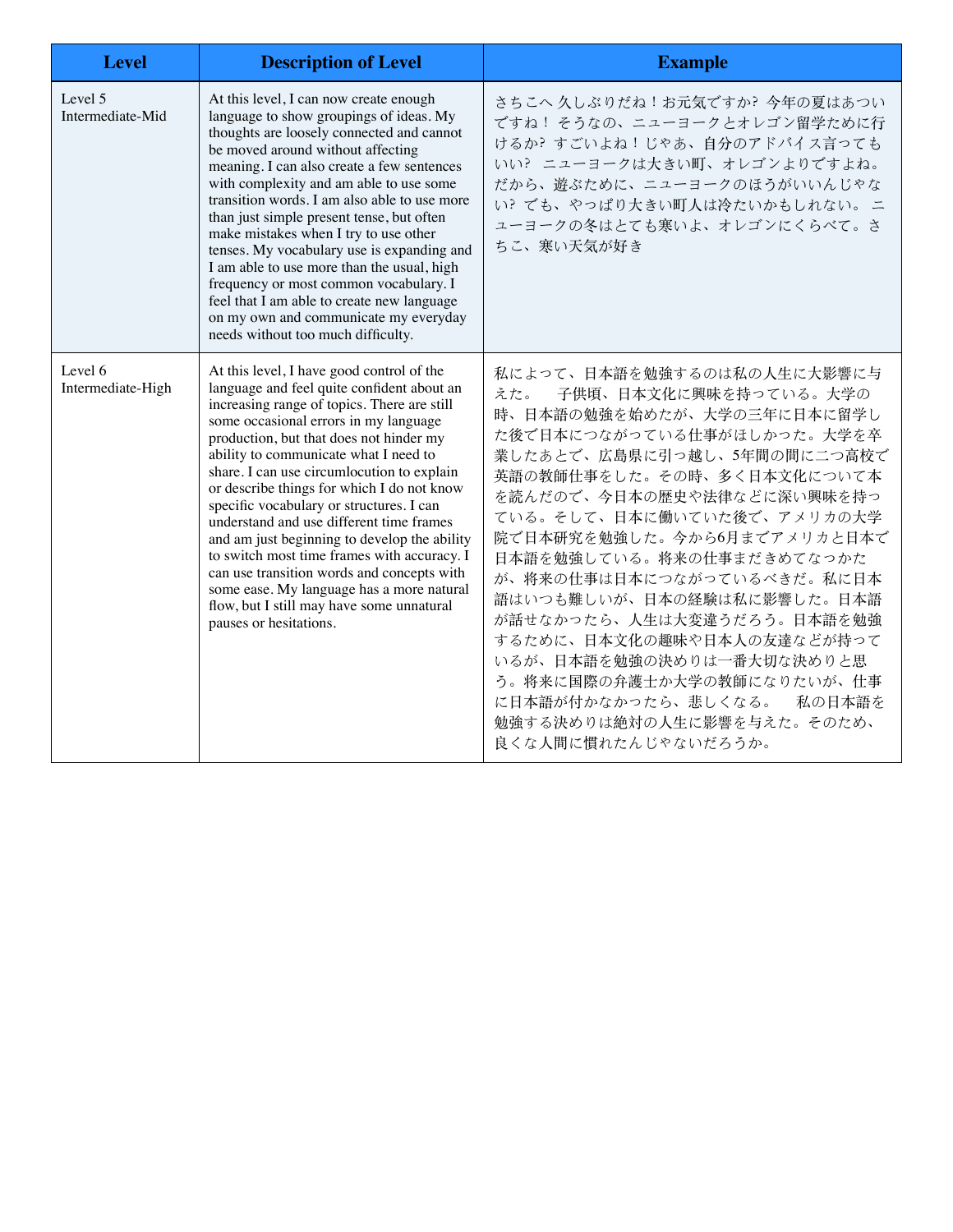| <b>Level</b>            | <b>Description of Level</b>                                                                                                                                                                                                                                                                                                                                                                                                                                              | <b>Example</b>                                                                                                                                                                                                                                                                                                                                                                                                                                                                                                                                                                                                                                                                                                                                                         |
|-------------------------|--------------------------------------------------------------------------------------------------------------------------------------------------------------------------------------------------------------------------------------------------------------------------------------------------------------------------------------------------------------------------------------------------------------------------------------------------------------------------|------------------------------------------------------------------------------------------------------------------------------------------------------------------------------------------------------------------------------------------------------------------------------------------------------------------------------------------------------------------------------------------------------------------------------------------------------------------------------------------------------------------------------------------------------------------------------------------------------------------------------------------------------------------------------------------------------------------------------------------------------------------------|
| Level 7<br>Advanced-Low | Response contains a number of<br>complexities with higher degree of accuracy<br>(at least 6). Has Advanced vocabulary or<br>Advanced terms, conjugations etc. (at least<br>three instances). Natural flow evident using<br>as many details and descriptive language as<br>possible to create a clear picture. Errors<br>with move complex structures may still<br>occur. Ability to switch time frames begins<br>to increase in accuracy if called for in the<br>prompt. | 来年から難しい日本語のクラスをとる皆様へ、私がよく使<br>ったとても便利な勉強方法を教えたいと思います。まずは<br>フラッシュガードがおすすめです。フラッシュカードに難<br>しい単語、そしてその単語の意味や短文などを書いておい<br>てそこから勉強するにはとても効果的です。私は漢字テス<br>トのために勉強をしてる時にはよくフラッシュカードを使<br>いながら漢字の読みを練習しました。私はフラッシュカー<br>ドを使うことによって漢字テストの点数が上がっていきま<br>したので皆さんにもぜひ使ってもらいたいです。 もう一つ<br>おすすめの勉強方法は、ワークブックを使って勉強するこ<br>とです。ワークブックを使うことによって、テストで出そ<br>うな問題を練習することができます。ワークブックは使い<br>やすく、毎日少しずつやることによって成績が絶対伸びま<br>す。私は毎日国語のワークブックを使うことによって、漢<br>字テストの点数みたいに国語のテストの点数もぐんぐん上<br>がっていきましたのでワークブックを使うことは皆さんに<br>すごくおすすめします。 最後に読書をすることをおすすめ<br>したいです。毎日読書をすることによって知ってる日本語<br>の単語がだんだん増えてきます。好きな本やもう英語で読<br>んだことのある本でいいので、読むことが大事です。私は<br>ハリーポッターを日本語で読んだことによって、授業でお<br>いて行かれることもなく、クラスの成績が上がったり、手<br>を挙げる回数がづ増えました。読書をすることによって私<br>の日本語がますます良くなり、来年から難しい日本語を勉<br>強する皆さんにはぜひやってもらいたいです |